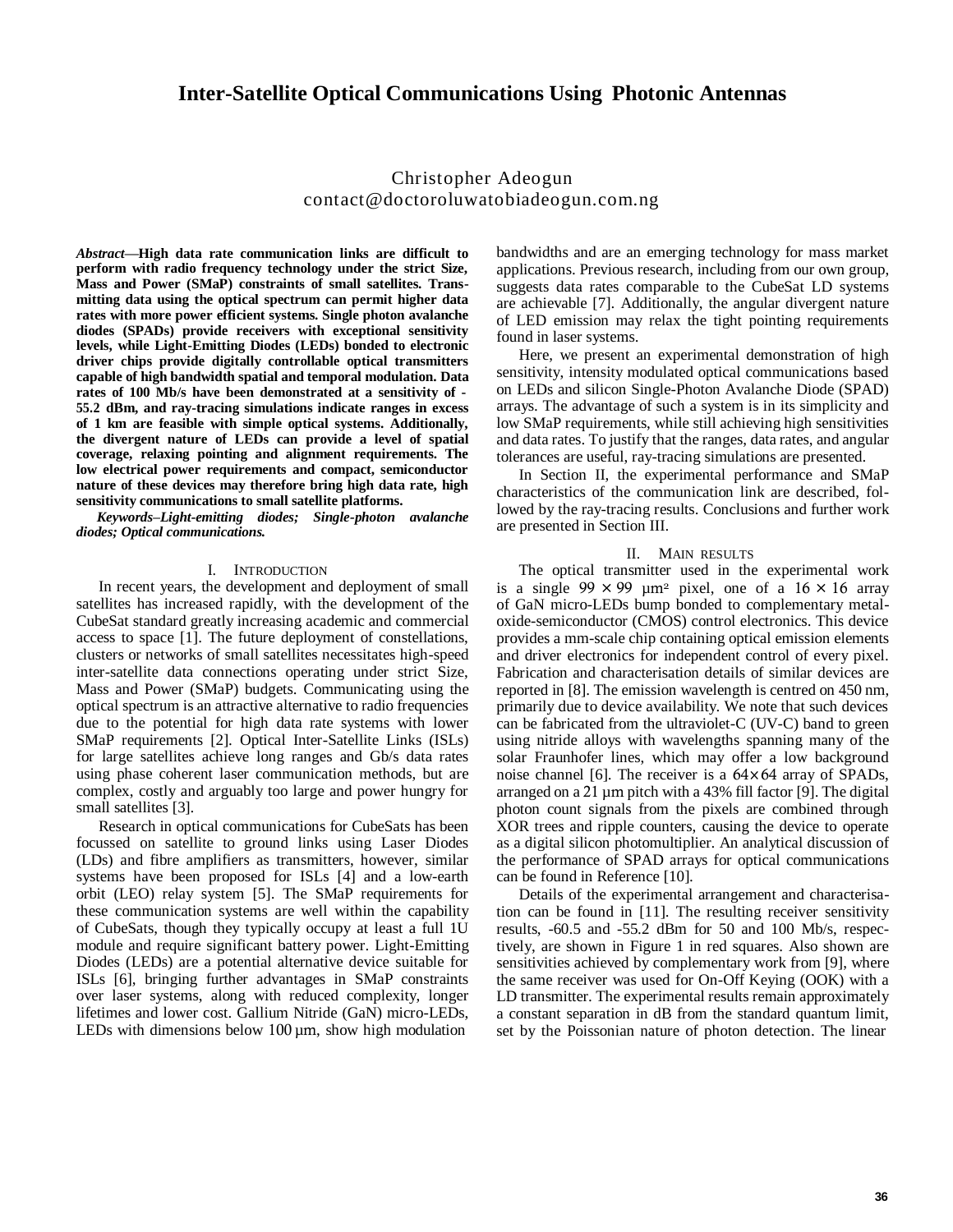

Figure 1. (a) Sensitivity limit for given data rates, experimental results and an approximation. (b) Achievable data rates in a point to point link, based on received intensities and the approximation in (a).

approximation shown in Figure 1 is used in the following simulations to estimate data rates for calculated levels of incident power.

*×* and 12*.*5 20*.*5 cm<sup>2</sup> respectively. Large parts of these evalin transmitter and receiver package sizes of  $14 \times 18.5$  cm<sup>2</sup> Sat 10 × 10 cm<sup>2</sup> standard. The electrical power consumption Both the SPAD and LED chips are packaged and mounted on evaluation printed circuit boards (PCBs) where they are controlled and powered through field-programmable gate arrays (FPGAs) (Opal Kelly XEM3010/XEM6310). This results uation boards are unnecessary for final applications, so a full transceiver system could potentially be developed on the Cubeof the full system under operation totals 5.48 W, with the majority consumed by the FPGA control systems. The system has not yet been optimised for power consumption, so this value can be considered an upper limit. Many CubeSats already employ FPGAs as part of their on-board systems, which could be used to produce and process the digital signals required, meaning only the micro-LED and SPAD arrays themselves would consume additional power, estimated to total less than 1 W.

a 100 × 100 µm square, emitting 1 mW with a Lambertian In order to determine a range and coverage performance envelope for the system, ray tracing simulations were performed using Zemax OpticStudio <sup>R</sup>. The transmitter was specified as profile typical of LEDs. A 10 cm diameter collection area was assumed at the receiver, likely the largest on-board collection area achievable with a CubeSat system. Three transmitter optical systems were considered: (i) no lens, (ii) collimation with the Thorlabs C240 lens used in the practical experiments, and (iii) collimation with a Thorlabs ACL25416 lens. The simulations were set up to determine intensity maps at varying ranges up to 10<sup>6</sup> m. From the sensitivity approximation in Figure 1(a), achievable data rates can then be determined. The point-to-point results are shown in Figure 1(b). The intensity falls off following the inverse quadratic trend expected for the diverging beam, resulting in a reduction of achievable data

rate. Note that the data rate has been upper-end clipped at 100 Mb/s as this is the limit achievable with the micro-LED transmitter operated in this manner. The results suggest the communication link can provide useful data rates over ranges up to 100's of kilometres. Range and data rate requirements will vary strongly with different satellite application scenarios, however these results are in line with other targets in the literature [4]–[6].

The collimation of light from the LED is still divergent, causing losses and limiting range. Importantly, this divergent light can be thought of as providing a level of coverage over an angular region, reducing the pointing accuracy required of the satellites. With the simulated intensity data, the achievable range for a given data rate at an angle from the transmitter can be determined. The results are shown in Figure 2 as angular plots. Note that the radial axis is logarithmic, and in the case of Figure  $2(b)$  and Figure  $2(c)$ , the angular axis has been expanded in order to observe the profiles. With no lens, the micro-LED provides a very wide degree of angular coverage due to the Lambertian emission profile. For example, a 100 Mb/s link can be maintained at almost 60 degrees over a 10 m range. At 10 kb/s, the same angular coverage is maintained at approximately 1 km. The coverages provided by the collimated beams in Figure 2(b) and Figure 2(c) are much lower, at roughly 1 and 0.4 degrees for the C240 and ACL25416 respectively.

In a real deployment of this communication system on a CubeSat platform, additional constraints and factors will influence the performance of the ISL. Additional background light incident on the SPAD receiver increases the signal power required to maintain error free performance, so care would have to be taken to avoid background light sources through spectral and spatial filtering. In extreme cases, such as under direct solar irradiation, the receiver will likely saturate rendering the communication link useless. Secondly, the receiver optics have been simulated as a perfect collection area, a practical system will have physical limitations on achieving this, and some degree of loss will be inevitable. Finally, the performance of these bespoke devices in orbit, with potential for cosmic ray damage, is unknown. Silicon devices have a long history in space applications, and the avalanche nature of SPAD operation may help in protecting them from catastrophic breakdown. GaN devices are less mature for space applications, though the fact that they function in spite of high numbers of crystal dislocations suggests some degree of resilience to defect-causing damage from charged particles.

### III. CONCLUSION

In summary, a simple, low SMaP and high sensitivity communication link based on micro-LEDs and SPADs provides an attractive platform for CubeSat ISLs. The link distance and coverage simulations shown here suggest ranges up to 100s of kilometres are achievable with significantly relaxed pointing requirements compared to laser systems. Future experimental work will initially focus on a practical demonstration of communication at longer ranges (*>* 100 m) through air. Significant work will be required to build a system suitable for testing in orbit on a CubeSat, primarily in developing an interface with on-board computer systems and adjusting hardware to the correct form factor. Once a final system has been developed, raytracing simulations with accurate parameters, such as emitted power, collection aperture and chosen optics, can be performed